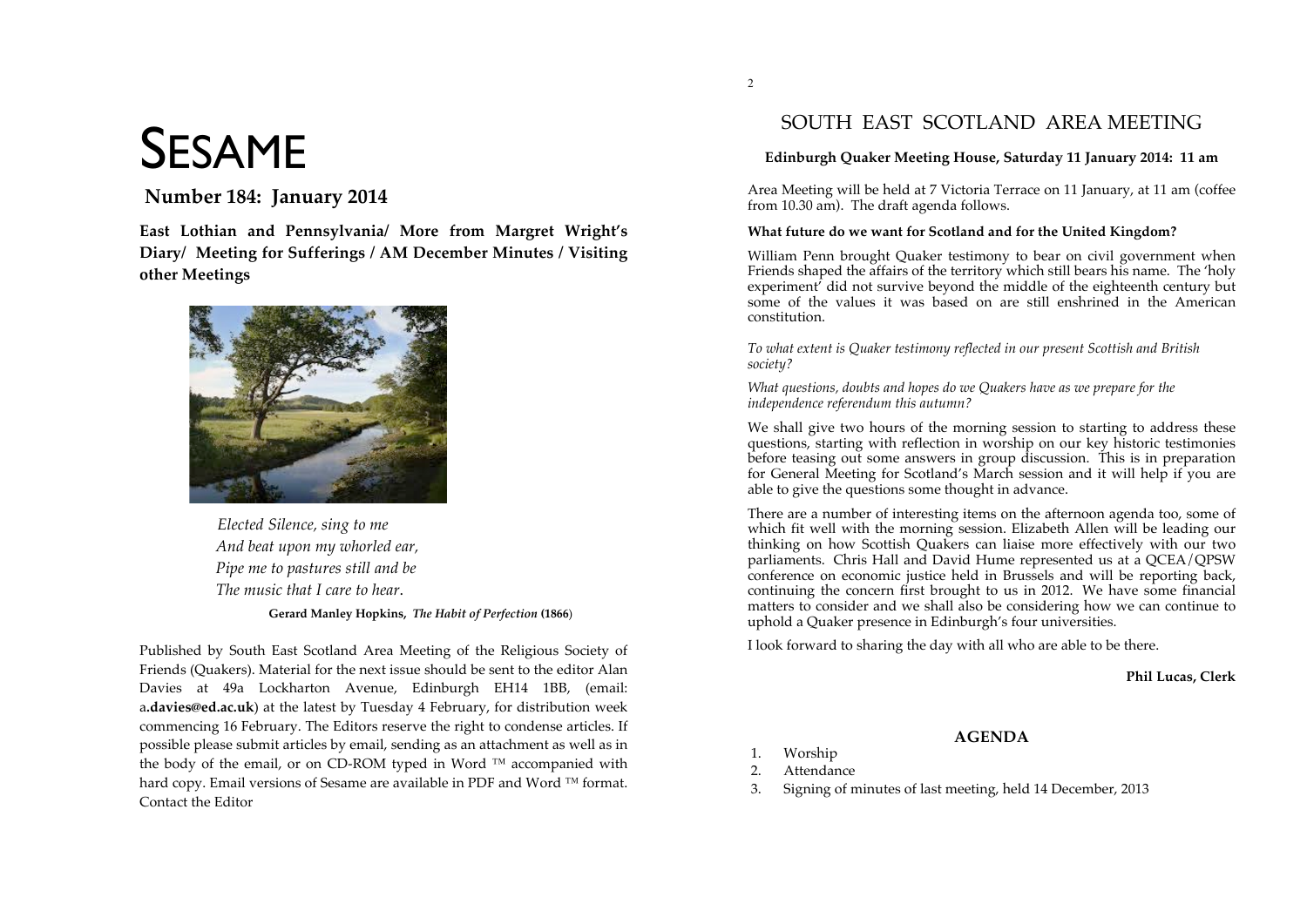3

4. The future of Scotland – group discussion & plenary

*Lunch break*

- 5. Matters arising from last minutes: (a) Letter to the Roman Catholic Church in Scotland
- 6. General Meeting parliamentary advocacy proposal (*Elizabeth Allen*)
- 7. Economic Justice report on Brussels conference (*Chris Hall & David Hume*)
- 8. Financial matters (Mark Hutcheson)
- 9. Funding request for bringing Ramallah students to Summer Shindig
- 10. University chaplaincy proposals for student contacts at our four universities
- 11. Sharing the life of our Local Meetings and developing the Area Meeting community
- 12. Nominations and appointments
- 13. Membership matters
- 14. Correspondence and notices
- 15. Concluding minute

# **Quakers and the East Lothian connection**

Not long after we bought our eighteenth-century house in the small East Lothian village of Stenton, we helped out with a survey of the graveyard of the parish kirk, which led to rewarding conversations with people interested in local history. One of them informed us that we are not the first Quakers to have lived in the village; though, as far as we know, we are the first for a very long time.

If you enter 'Stenton House' into an internet search engine, it will take you not to the one-time manse which now bears that name and sits opposite the kirk here, but to a much grander and quite handsome Georgian pile in Philadelphia, USA, which also takes its name from this unassuming Scottish village.

Towards the end of the English Civil War, Cromwell had a significant base in Dunbar. One of its harbours still carries his name. Just to the west of Dunbar all the land around the Biel Burn in the parish of Stenton was the estate of a landed family whose house, now rather reduced in size, still stands by Biel Mill. The Biel Water, incidentally, flows into the sea at a bay between the John Muir Country Park and Dunbar, where there was at one time a harbour – Biel Haven, now Belhaven, which gives its name to the locally brewed beer.

In the mid seventeenth century, as the Quaker movement was just beginning, the Lady of Biel had a chaplain named Patrick Logan. Patrick was convinced to become a Quaker. It is interesting to speculate whether this was from contact with Quaker soldiers in Cromwell's New Model Army. We know there were not a few, including James Nayler, one of the most prominent early Friends, who is known to have fought for Cromwell at the Battle of Dunbar in 1650. The first Quaker meeting in Edinburgh met for a time in the West Port home of a retired New Army officer. (Our peace testimony was as yet undeveloped).

The devout Lady of Biel, who worshipped every Sunday in the family kirk in Stenton, could hardly have a Quaker chaplain. Patrick was dismissed from her service and emigrated to Ulster, where he found work as a schoolmaster in Lurgan, county Armagh, and married Isabel Hume, also a Quaker. Together they had nine children, but only two survived childhood, one of whom was James Logan, born on 20 October 1674. During the war between James II and William and Mary, the whole family fled from Ireland and settled in Bristol, where Friends found a teaching job for Patrick, a post which James inherited. It was here that James' gifts were spotted by William Penn, married at the time to the daughter of a Bristol linen merchant. In 1699, James arrived in Philadelphia as secretary in Penn's service and two years later, when Penn returned to England, we find James Logan acting as Clerk of the Council of Pennsylvania and Secretary of the Province.

The history of the early development of Pennsylvania and James Logan's part in it are far from straightfoward. Logan at one point rejected some of Penn's pacificist principles, but returned to them and became a leading defender of Quaker values in dealings with the native tribes and with developing fair trading principles for the Province. He also became a wealthy landowner, regarded with respect rather than love by many with whom he worked. The country house he built for himself, then five miles from Philadelphia but later absorbed by the expanding city, he decided to name for his father's village in rural East Lothian. Stenton House was designated a National Historic House in 1965 and is now managed as a museum by the National Society of the Colonial Dames of America (not a very Quaker sounding body!) We must try and visit it one day.

**Phil Lucas**

# **December Meeting for Sufferings**

The first thing that we were told was that the new (5<sup>th</sup>) edition of *Quaker Faith & Practice* was about to be published in various forms and we were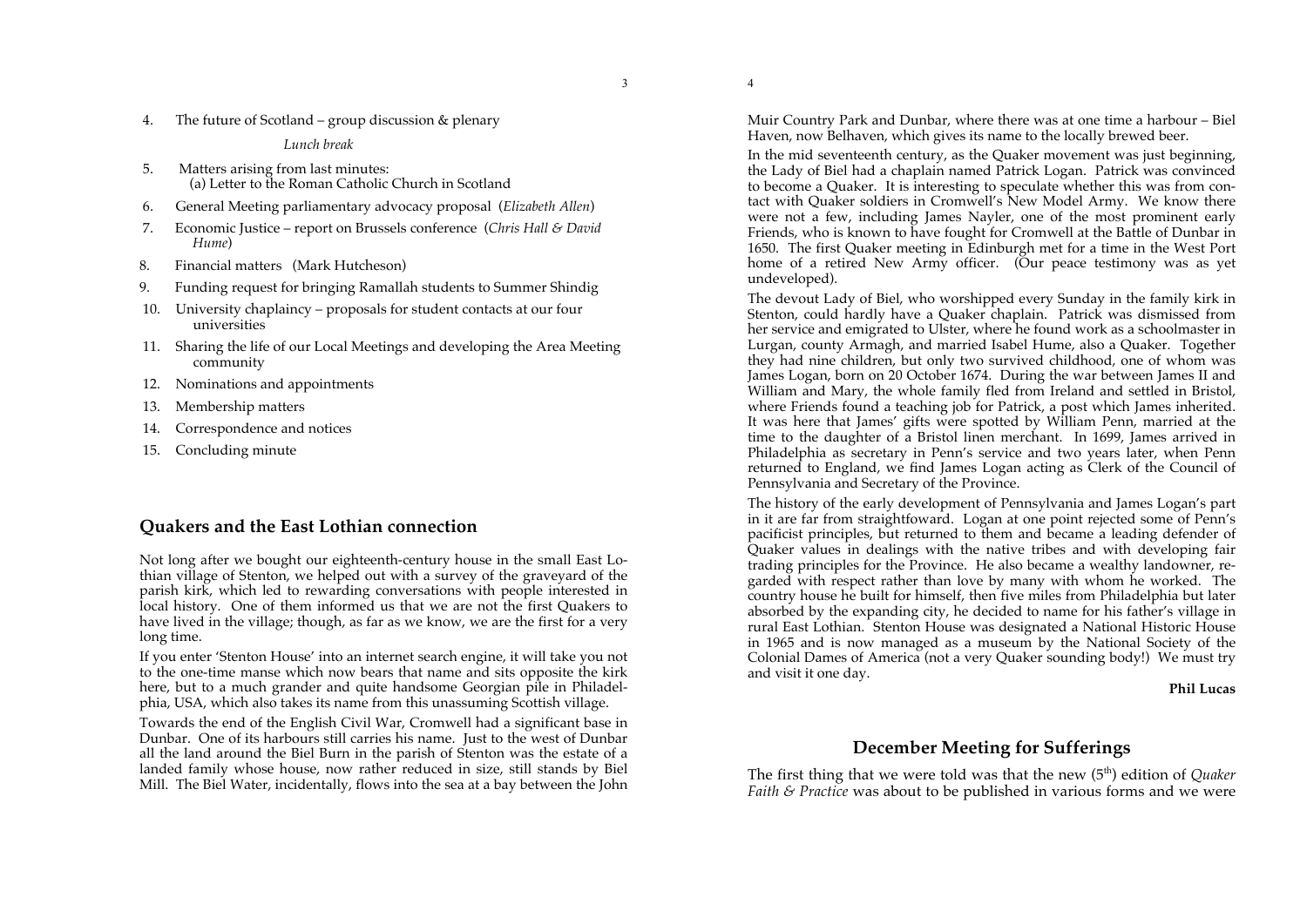encouraged to take part in a "Twitter storm" at the lunch break, being photographed with our favourite quotation to help with publicity.

In the Trustees' report we heard that they had been considering property issues: there were plans to alter the garden at Friends House to make it more accessible and also allowing for the possibility of outside dining. We also heard about the decisions relating to Swarthmore Hall. There will not be any partnership with the National Trust and it will continue to be managed from Friends House. An interim board will be set up to work with staff and local Friends on a business plan. We were urged to encourage Friends to attend courses there and to book accommodation.

We heard about a variety of other issues. The Treasurer told us that the budget for 2013 is ending with £1m surplus, thanks to two large legacies, but there may be a small deficit in 2014. There is on-going planning on how to deal with legacies.

The Recording Clerk reported on the consideration of the Tabular Statement. It is felt that the current data could be presented in different ways which would make them more informative and some thought is being given to what other information might be usefully collected occasionally.

QPSW has continued to work on the concern about the cuts to welfare benefits and hopes to bring a statement that Friends can use, for Meeting for Sufferings to consider early in 2014.

In an update on sustainability issues we were told that BYM was the first institution to decide to disinvest from companies involved in fossil fuel extraction and this was encouraging others to think about the issue. We were also asked to encourage Area Meetings to send representatives to the conference on sustainability to be held in March.

The main topic for consideration at the meeting was education. Minutes had been received from AMs expressing concern that some developments in education were running contrary to Quaker values. We had input from a retired teacher and from someone currently working in a primary school, and then broke up into small groups to consider the issue. It was recognised that many teachers would have the same values but the pressures within the system seem to be greater and more damaging at present. We were encouraged to take advantage of any opportunities to get involved and possibly influence values in schools, using existing resources such as those on peace education produced by QPSW. We also recognised the importance of supporting those who are working in education but didn't agree on any particular mechanism for this.

I was not sure whether this was a "concern" in the Quaker sense or just an issue that people are concerned about. It is possible we will return to this topic as people give it more thought.

Finally we heard about the Meeting for Sufferings regional gatherings. Their purpose is to strengthen the link between Sufferings and AMs and to look at good ways of working. General Meeting for Scotland has arranged for one as part of GM in September 2014. It is hoped that representatives on Meeting for Sufferings, AM Clerks and other interested Friends will attend.

As usual all the relevant documents and minutes of this meeting are available on the website and reports of the meeting were in the 13 December edition of *The Friend*. Do get in touch with me if you want to discuss any of the issues.

#### **Janet Grimwade**

# **The Diary of Margaret Wright**

*We published some excerpts in the last issue of* Sesame *from entries in the early part of the Diary of Margaret Wright, a manuscript record of events in the years 1811-28,* written by a woman Friend living in the English Midlands. The diary was found *among the papers of our late Friend Victor Webb; it seems probable that Margaret Wright was related to Victor, or to his wife Greta (née Marriage). Here are some more entries, from the middle part of the diary*.

#### 1st of First month 1814

On reviewing my remarks made during the year 1813, New Year's Day commences with bitterness, having been cruelly calumniated for conduct which was truly Christian-like in me towards a family who had behaved most unhandsomely to me. Truly the whole year has been replete with deep and sore Baptisms, insomuch that I have at time murmured at my prolonged life. However Providence has hitherto supported through all, thanksgiving and praise to his holy name forever.

#### 5th of Fourth Month 1814

I waited expecting to hear how I was to go to Monthly Meeting but no opportunity was offered… I went to H., hired a horse and gig to drive myself, took up a neighbour on the road and brought C.B. back with me. It was a very favored meeting to me.

#### 3rd of Fifth Month 1814

Meeting at Huntingdon. Elizabeth Townsend began her testimony with *Be still and know that I am God* has been brought to my remembrance by the good

5

6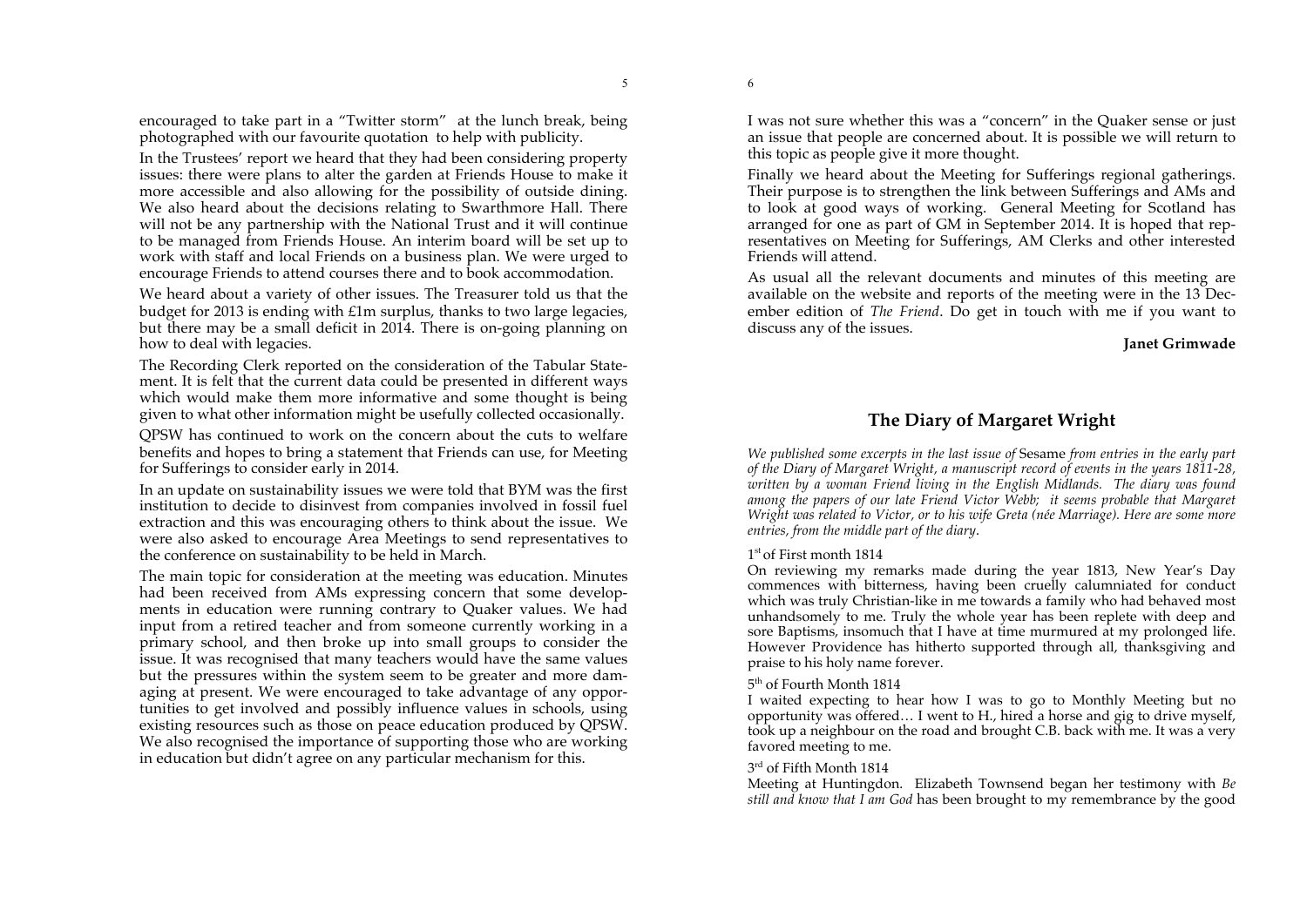Remembrancer. I believe there are some in the present gathering who know the value of silence and have in effect desired it, though perhaps at times they may have attained to a pretty comfortable state of outward silence, their minds have been buffeted and tossed even with perplexing the unprofitable discouragements. Oh! Though tossed with tempest and for a while not comforted. He will make a new covenant with them even according to the sure mercies of David.

#### 18th of Fifth Month 1814

Yearly Meeting began today and through adorable mercy I was favoured with that which is better than myself, even in our small throng, as by the Waters of Babylon, truly it is my lot to hang my harp on the willows and weep when I remember Zion.

### 16<sup>th</sup> of Twelfth Month 1814

He [*Joseph, M.W.'s brother*] could not swallow nor speak intelligibly, yet seemed much more calm. He complained of his breath, asked for some pears, lemon, orange to rinse his mouth with the juice. Said he was hot then cold, then wanted raising up in bed and seemed quite disposed to slumber and in a few minutes breathed his last so quietly that the Servant who was holding his head thought he was asleep. Thus sweetly terminated the suffering of my dear Brother. He was buried in Friends' Burying Ground, the 21<sup>st</sup> of the Twelfth Month 1814.

#### 24<sup>th</sup> of Third Month 1815

This long dreaded Quarterly Meeting, far from being so bitter as I had expected, was indeed a season of refreshment, and I have great cause of thanksgiving and praise. We were favoured with the acceptable company of Elizabeth Joseph Fry, Elizabeth Fry and Rebecca Christy who had good service amongst us, tending to the edification of feeble minds and helping towards the work which lay heavily on a few.

### 26<sup>th</sup> of Third Month 1815

Several of our members are gone to Elizabeth Gilby's funeral. Our meeting commenced at ten in order to accommodate Elizabeth Joseph Fry and Elizabeth Fry who are going down to Wellingborn Quarterly Meeting. Elizabeth Joseph Fry opened in supplication. She afterwards appeared in testimony.

### 16th of Seventh Month 1815

After our evening meeting, I heard that the Jews' second son is drowned, went to the house and mingled my tears with the poor sufferers who were indeed in anguish of mind. I endeavored to soothe poor neighbour Nathan as they took his poor deceased son away, and seeing the family must stay in the house and sit on the ground seven days, I went out with little Isaac walking.

### 21st of Eighth Month 1815

Had a valuable present of a complete sword dug out of the foundation of the house where we used to live, supposed to have lain there since the Civil War

in Oliver Cromwell's time which, with a piece of silver coin dug out of the same spot I brought home much pleased with such treasure. But the sword made me uneasy. I could not be satisfied to keep a warlike weapon and returned it to the Donor.

### 25<sup>th</sup> of Eighth Month 1815

I this day attended the special committee called to consult about the dismissal of the mistress of our charity school who, having been baptized amongst the baptists is considered an improper person to conduct the school on the old plan and those of the establishment are intending to have one of their own profession. I desire to be preserved from all party spirit.

# SOUTH EAST SCOTLAND AREA MEETING

## **Minutes of Area Meeting held on Saturday 14 December 2013 in Edinburgh Quaker Meeting House**

#### **2013/12/01 Worship**

During opening worship extract 20.16 from *Quaker Faith & Practice* was read to us. This was written by Lorna M. Marsden in 1986 and reminds us of the intimate link between our worship and how it translates into action through testimony.

#### **2013/12/02 Introductions**

We have ensured those present know each other's names and meetings. The attendance will be recorded in the concluding minute.

#### **2013/12/03 Signing of minutes of the last meeting**

The minutes of our last meeting, held on 26 October 2013 in this meeting house, have been signed by the clerk and entered in the minutes book.

#### **2013/12/04 Matters arising**

**(a) Letter to Roman Catholic Church** (Minutes **2013/09/07** and **10/04** refer) General Meeting for Scotland did not agree to send the letter as we requested. Responding to criticism of the wording offered during General Meeting's consideration, Geoffrey Carnall, who originally brought the suggestion *via* Central Edinburgh Meeting, has offered us the following wording, with the request that the letter be sent from this Area Meeting:

*Members of the Religious Society of Friends (Quakers) in South-East Scotland have been moved and encouraged by Pope Francis's call for a 'revolution of tenderness', reinforcing as it does our appreciation of the commitment of the Catholic Church in Scotland to disarmament and the building of a more just and peaceful world. We*  particularly appreciated the eloquent expression of this commitment by Cardinal *O'Brien, and we understand that the Cardinal himself appreciated the commitment of*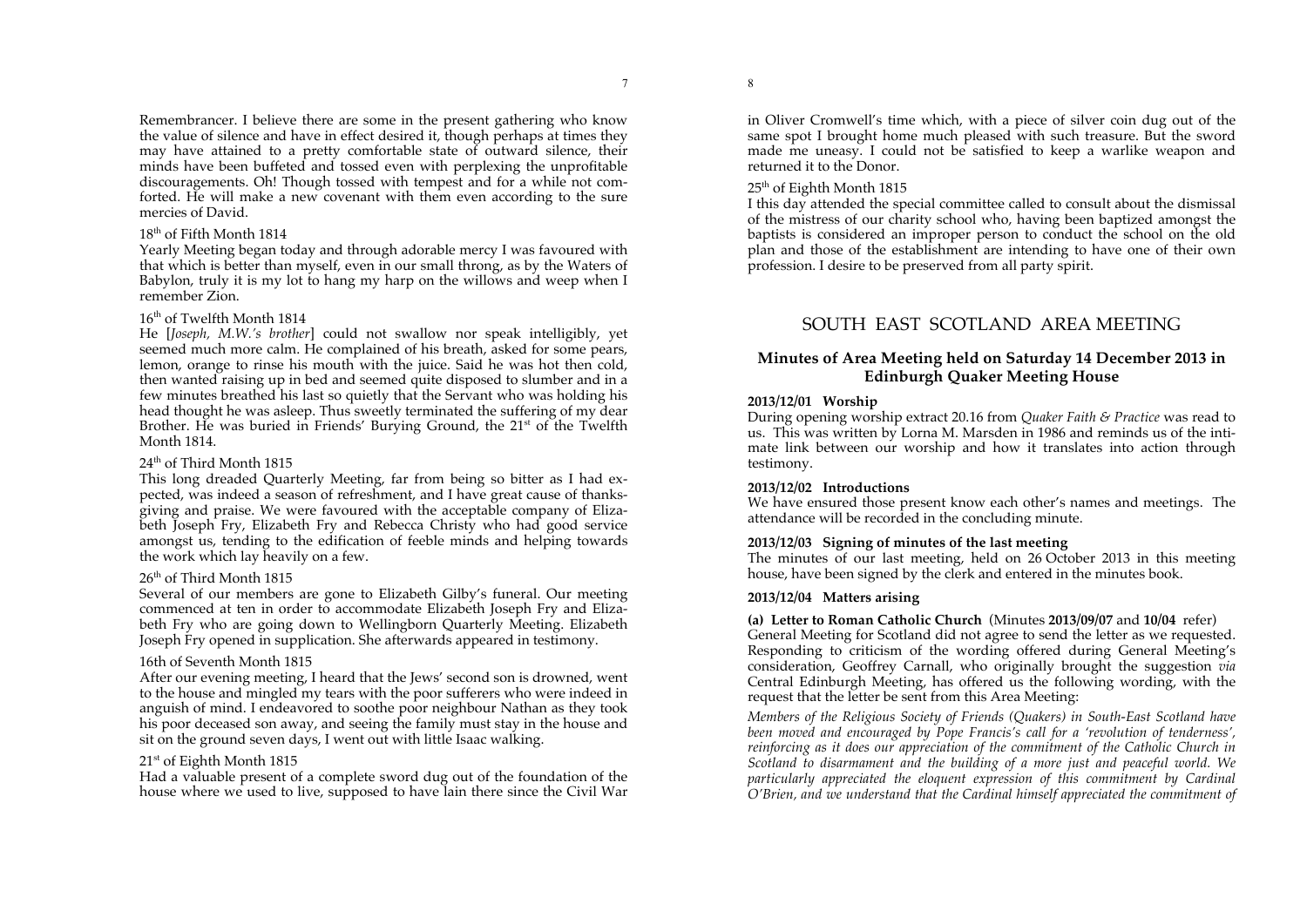9

*our Society to its peace testimony. This shared concern for peace transcended our differences on some issues.* 

*We were saddened by the circumstances attending the Cardinal's departure from office but we are confident that the Catholic community, under the leadership of Pope Francis, will do much to help create a better world order. We hope, too, that you will share Cardinal O'Brien's appreciation of our own commitment to peace and justice.*

After some discussion of the wording of the letter, we agreed that a simpler letter expressing our wish to work closely in the future with the Catholic Church on matters of justice and peace would be better and we ask for the text of this to be circulated in advance for consideration at our next meeting.

#### **(b) Special meeting on** *Quaker Faith & Practice*(Minute **2013/10/07** refers) We agree to meet at 2 pm on Saturday 1 February 2014 at 7 Victoria Terrace to continue consideration of the questions we have been asked about the current *Quaker Faith & Practice* and its possible revision.

#### **(c) Yearly Meeting Gathering 2014 Group** (Minute **2013/10/11** refers) Ola Uduku has informed us that she will be attending YMG 2014 and is willing to join the Area Meeting YMG 2014 Group. David Somervell and Katrina McCrea are also willing to serve. Further offers to serve on the group, to be convened by Stasa Morgan-Appel, are also invited.

#### **(d) The Independence Referendum issue** (Minute **2013/10/13** refers)

Following the request made at our October meeting, our clerk proposes that we devote time at our January meeting to consideration of the future of Scotland in preparation for General Meeting, which will be addressing the same issue in March. Quaker testimony leads us to work for a society where our values of integrity, equality, peace and simplicity are allowed to flourish and where people can walk not only cheerfully but also lightly over the world. How can we best translate this into political and social action? How and why might it influence how we vote in the independence referendum?

#### **2013/12/05 Two matters from Area Meeting elders and overseers**

#### **(a) Suggested gift of** *Quaker Faith & Practice* **to those considering membership.**

Our elders and overseers have brought to us the suggestion that we give a copy of *Q. F. & P.* to attenders exploring the road towards membership.

We agree that this should be done, and also that admission into membership will be marked by the gift of a book from Area Meeting with a bookplate signed by the clerk. We were reminded of other ways of accessing *Q. F. & P*., both longstanding and new in the 21st century; including from Victoria Terrace library, local meeting study groups, on line, and from the Central Library.

#### **(b) Presence of attenders during membership matters at Area Meeting.**

Our elders and overseers have requested that we allow attenders to remain in the meeting while membership matters are being considered, perhaps with the exception that attenders should be excluded when their own application for membership is being considered.

We feel that we need to be clear, transparent and inclusive, as well as tender, and mindful of confidentiality; and some feel that this will encourage attenders to apply for membership. However we are not in unity, and are aware of underlying issues that need to be addressed. We will return to this matter at a future meeting.

#### **2013/12/06 Recognition of new Local Meeting in Portobello/Musselburgh**

We have received the following minute from the Portobello and Musselburgh worship group, meeting on Sunday 8 December:

#### *Minute 1 (2013): Recognition of Our Meeting*

*It is the sense of our meeting that we wish to be recognised as a Local Meeting within South East Scotland Area Meeting. We wish to be known as "Portobello and Musselburgh Local Meeting." In the months to come, we will reflect on section 4.33 of*  Quaker Faith & Practice *and consider the roles and functions our meeting requires, and will notify Area Meeting when appointments to these roles have been made. Alastair Cameron will remain the contact for correspondence for the time being.*

We have been reminded that Quaker meetings have been held once a month in the Portobello area for over ten years but in the past couple of years both the frequency and size of the meeting have grown. The group includes children and now meets two mornings each month in the Changes community health centre in Fisherrow, Musselburgh while still maintaining the original, monthly, evening meeting in the Old Parish Church, Bellfield Street, Portobello. The group is actively seeking a more suitable meeting place than those it currently uses.

We appreciate the Meeting's wish to take time over putting the necessary structures in place to ensure it can manage its business, finances and care of children appropriately. We note also the wish to do so in a way which enhances the worshipping community rather than burdening it with tasks. We also appreciate why some of those who are in membership or attendance at established meetings do not wish to lose their ties with the Local Meetings they also attend, but feel that fortnightly meetings in Portobello/Musselburgh will allow them to share their loyalties and that the existing meetings are strong enough to cope with this. Some attenders have Portobello and Musselburgh as their only Meeting.

We respond warmly to this request and recognise Portobello and Musselburgh Local Meeting as a local meeting within this Area Meeting, offering it our full support as it develops. We ask the new Meeting to let us know in due course how it wishes to manage clerking, financial matters and the appropriate care of children. It will be helpful if the Area Meeting can be provided with a list of members and attenders so that we can appoint appropriately to ensure eldership and oversight are in place.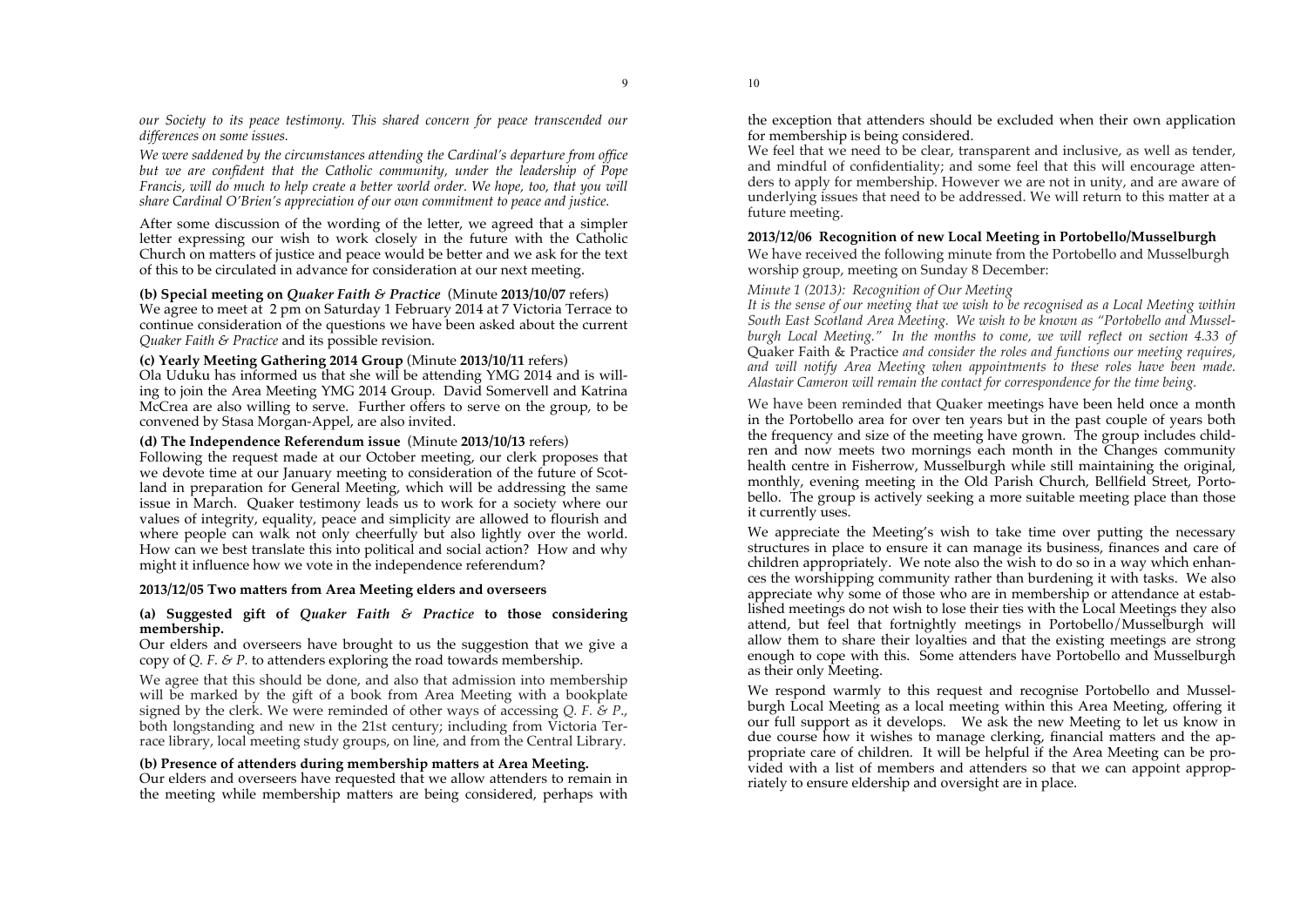#### **2013/12/07 Membership matters**

#### **(a) Death of Isobel Lindsay**

We record the death of Isobel Lindsay who was recorded as a member of our Area Meeting. We understand that she was originally a member of Ayr Meeting but that in later years she moved around quite a lot, attending Perth, Kirkcaldy and Central Edinburgh Meetings at various times. We have been told by West Scotland Friends that Isobel's funeral took place at Linn Crematorium in Glasgow on 29 November, and that she had specifically requested a Quaker funeral. She was ninety years old and had been quite confused towards the end of her life. She is remembered by Andrew Farrar and Alison Burnley.

#### **(b) Termination of membership : James Cartwright**

James Cartwright is recorded as a member of this Area Meeting and has been listed under Kelso Local Meeting but with a last known address in Kenya. We have been told that he is not in the membership list of any Area Meeting in Britain Yearly Meeting. Kelso Friends have made several attempts to contact him and have been unsuccessful and suggest that the time has come to remove his name from our membership roll under the provisions of *Quaker Faith & Practice* 11.31b. We agree that this should be done.

#### **(c) Memorial minute: Avis Swarbrick** (Minute **2013/10/06a** refers)

Central Fife Friends suggest the following memorial minute for Avis Swarbrick:

#### *Avis Swarbrick 17 June 1928 - 24 September 2013*

*Avis Swarbrick was a lifelong Friend who, over the past three decades worshipped regularly in both Central Fife and Central Edinburgh local meetings where she was actively involved and had a leading spiritual role. Earlier, in Aberdeen, she is remembered for the active part she played in children's experience of the local meeting. She was the eldest child and only daughter in a Quaker family, attending Sidcot Quaker School before going on to Bristol University. She initially taught in secondary schools before moving into higher education, teaching in colleges of education and universities in Dundee and Aberdeen.*

*Local Friends in Fife greatly appreciated Avis's wide ranging enthusiastic ministry spoken firmly with conviction and based on her personal experiences, participating in retreats and workshops and the observation of life going on around her. The Experiment with Light Group she belonged to for the last three years was extremely important to her as it nourished her inner, contemplative life, as did spiritual healing. This and her avid reading, as well as participation in ecumenical, inter-faith and Woodbrooke events, continued right through the final year of her life after being diagnosed with cancer of the oesophagus. During her last week she was ordering books that had particularly moved her, to give to friends, a sign of her lifelong generosity and enthusiasm for life.*

*Avis is already greatly missed by young and old alike including people who have known her for many years and those who have only recently joined the meeting. All of* 

*us would share the observation of a child who attended the Fife meeting who remembered Avis as "the lovely lady with the smiley eyes" as well as her beautiful spacious garden where we could relax with bring and share lunches over the years.*

We gladly accept this minute and ask Laurie Naumann and Anthony Buxton, in consultation with other Friends in this Area Meeting and beyond, to develop it into a Testimony to the Grace of God as shown in Avis' life.

#### **(d) Membership application : Jean Brydon** (Minute **2013/10/06(c)** refers)

Neil Turner and Rhoda MacKenzie have met with Jean Brydon and have offered us an account of their meeting with her.

Jean has been attending Central Edinburgh Meeting for about seven years and has felt certain that she is at home with Friends. She appreciates Quaker openness and the acceptance of different approaches to religious experience. She has contributed to the life of the Meeting, taken part in business meetings and has a clear understanding of Quaker belief and testimony.

Jean was preparing for a move to Bath when she applied for membership but was not sure whether the move would be permanent or temporary. Our clerk has been in touch with Bath Meeting to apprise Friends there of the situation.

We welcome Jean into membership and ask our clerk to inform her and to offer her the gift of a book to mark the occasion. We ask him also to inform Bath Friends, so that she can be welcomed into membership there.

#### **(e) Membership application : Katrina McCrea** (Minute **2013/09/13(b)** refers)

Kerstin Phillips and David Somervell have met with Katrina McCrea and have offered us an account of their meeting with her.

Mary Woodward was Katrina's first contact with local Quakers five years ago, since when she has attended meetings in Portobello/Musselburgh, South Edinburgh and Friends House. Brought up in a military setting, she believes war is never the answer and, having taken part in a Becoming Friends group she has learned to value both Quaker testimony and our business method, which she has experienced.

Katrina, who has travelled widely, has been based in Musselburgh for many years, where she brought up her two children, now in their twenties. Her marriage ended in 1991 and she is now retired from work. She finds Quakers to be the only faith group in which she feels really at home and she much values our silence-based worship. Katrina has been accepted on to Woodbrooke's two-year 'Equipping for Ministry' course, which she starts in January 2014.

We welcome Katrina into membership and ask Sue Sierra to welcome her and to offer her the gift of a book to mark this occasion.

#### **(f) Membership transfers**

We have received transfer of membership certificates for the following Friends who have moved into our area:

12

11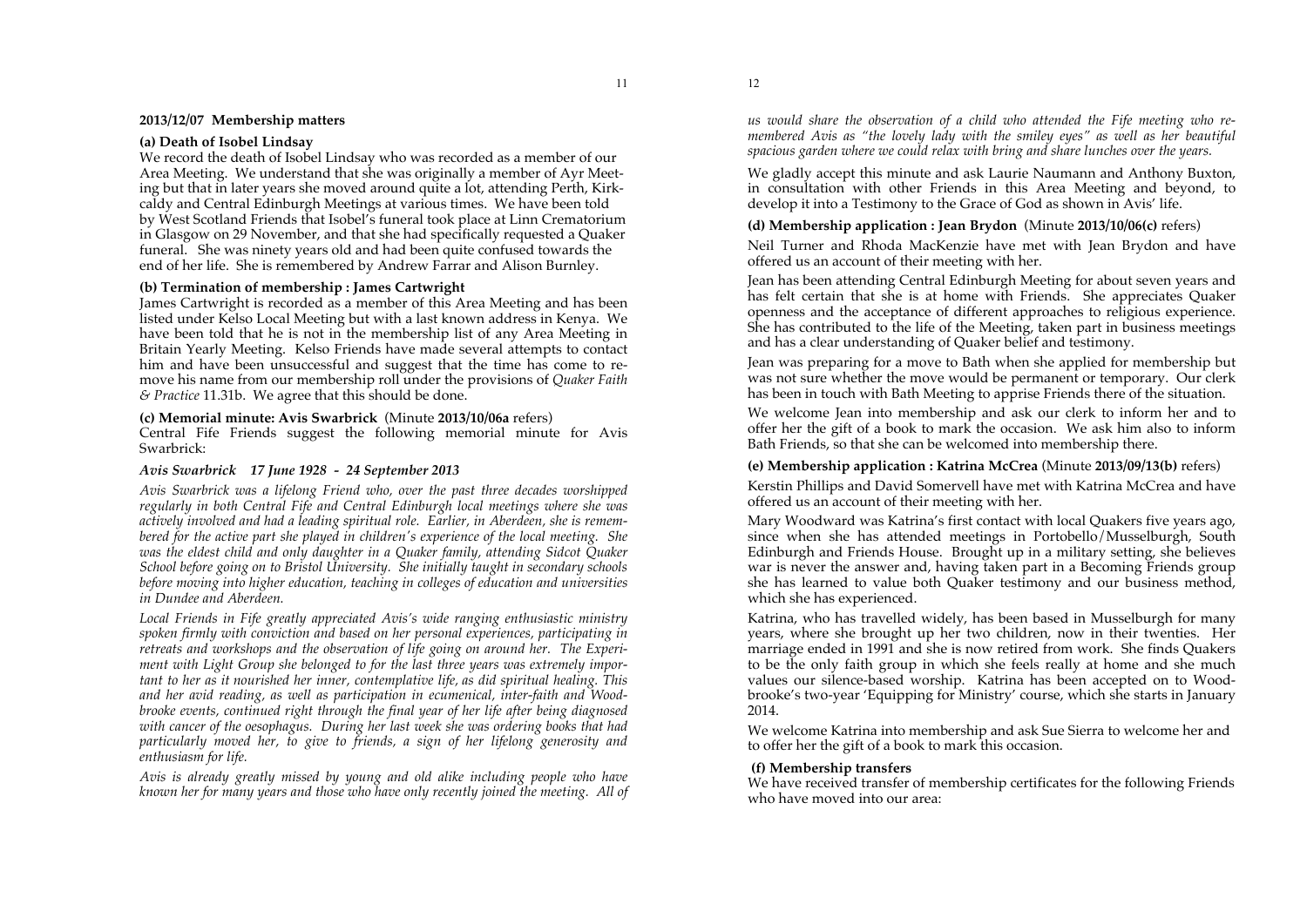#### **2013/12/08 Support for Jane Pearn's QPSW relief grant application**

Jane Pearn, who is an active supporter of MAG (the Mines Advisory Group), seeks our support in her request for a Quaker Peace and Social Witness relief grant of £6000 to assist MAG with its mine clearance work in Sri Lanka. The money would pay all costs associated with the work of one Mechanical Technical Survey machine for a period of five months. This machine, currently standing idle because of lack of funds, prepares breaching lanes into minefields, enabling the mines to be safely removed.

The conflict between the government forces of Sri Lanka and the Liberation Tigers of Tamil Elam led to the internal displacement of hundred of thousands of people and the contamination of large tracts of land with mines and other explosive debris. MAG has been assigned the task of clearing  $1,500,000$  m<sup>2</sup> of land, which is desperately needed by impoverished people returning to their homes. Jane is motivated by concern with what happens in the aftermath of war, the helplessness and hopelessness which afflicts people in this situation and the duty she feels we all have to respond.

We are grateful to Jane for sharing this information with us, are moved by what she has said and gladly support her request to QPSW. We invite her to make a fuller presentation at our April 2014 meeting on the work of MAG and, in particular, this piece of work in Sri Lanka so that we as a meeting can engage more fully with it and with her own involvement with the group.

#### **2013/12/09 Meeting for Sufferings report**

Area Meeting.

Janet Grimwade has reported to us on the most recent Meeting for Sufferings, held on Saturday, 7 December.

The meeting marked the launch of the fifth edition of the current *Quaker Faith & Practice*, which is now available. The meeting heard about the future of Swarthmoor Hall, the proposed partnership with the National Trust not having been pursued. Large legacies are leaving the Yearly Meeting's budgetary situation very healthy but we are reminded that such income is of an irregular nature. The main topic of this meeting was education, with concern being expressed by some Area Meetings about the English education scene in particular.

Janet's report will appear in the next edition of *Sesame.* [*See p. 4.*]

#### **2013/12/10 Junior Yearly Meeting 2014 nominations**

Nominations for Junior Yearly Meeting 2014 are required by 15 March 2014. This will take place as part of Yearly Meeting Gathering in August. Mary Jane Elton will be asking Local Meetings to suggest names of young people who would like to attend and we will bring this back to our February meeting.

13

#### **2013/12/11 Edinburgh Meeting House windows**

John Phillips, clerk of Area Meeting Trustees, has reported that the replacement of all the meeting room and hall windows at 7 Victoria Terrace has been completed. The project has taken 5 years, with the work done in two phases. A grant from the Edinburgh World Heritage Trust and generous donations, grants and loans from Friends and others have enabled the work to proceed.

We express our thanks to them and also to Emma Griffiths and her appeal team, to the Area Meeting treasurer team and to the Meeting House managers and staff for bearing the burden of this piece of work.

#### **2013/12/12 Nominations and Appointments**

#### **(a) Assistant clerk of January Area Meeting**

We note that Rosie Roberts, who is now living in Sheffield but has been returning to continue her work as our assistant clerk, has asked to be released at the end of this month. We thank her for her service.

Our nominations committee is not yet ready to bring us a name for her replacement. We appoint **Marjorie Farquharson** to act as assistant clerk for our January 2014 meeting.

#### **(b) QPSW Spring Conference, 28-30 March 2014, Swanwick.**

This annual conference provides an excellent opportunity for someone inexperienced in the work of Quaker Peace and Social Witness to gain an insight into the breadth of that work. Laurie Naumann has brought us the names of two attenders at Central Fife Meeting who would like to attend, **Tony Carter** and **Frances Fimister**, and we appoint them accordingly.

#### **(c) The Canterbury Commitment conference, 7-9 March 2014, Swanwick**

We are invited to send a representative to this conference, which plans to take forward our Yearly Meeting's commitment to work towards being a low carbon community. We agree to book a place for our representative at the conference and will appoint at a future meeting. Two names have been suggested.

#### **(d) 'Towards a Quaker View of Mental Health' (day event), 15 March 2014, Friends House.**

We appoint **Megan Davies** (subject to consent) to represent us at this event.

**(e)** Our Nominations Committee has brought us the following name, to serve as an **Area Meeting Overseer** from 1 January 2014 until 31 December 2016: **Madaleine Moffatt** (Central Edinburgh LM). We appoint Madaleine accordingly.

**(f)** We note that **Lynne Barty** has been appointed to represent us at the QCCIR conference, *Faith: what's God got to do with it?* on 25 January (Minute **2013/10/08** refers)

#### **2013/12/13 Correspondence and notices**

Notices relating to the following have been brought to the attention of the meeting: